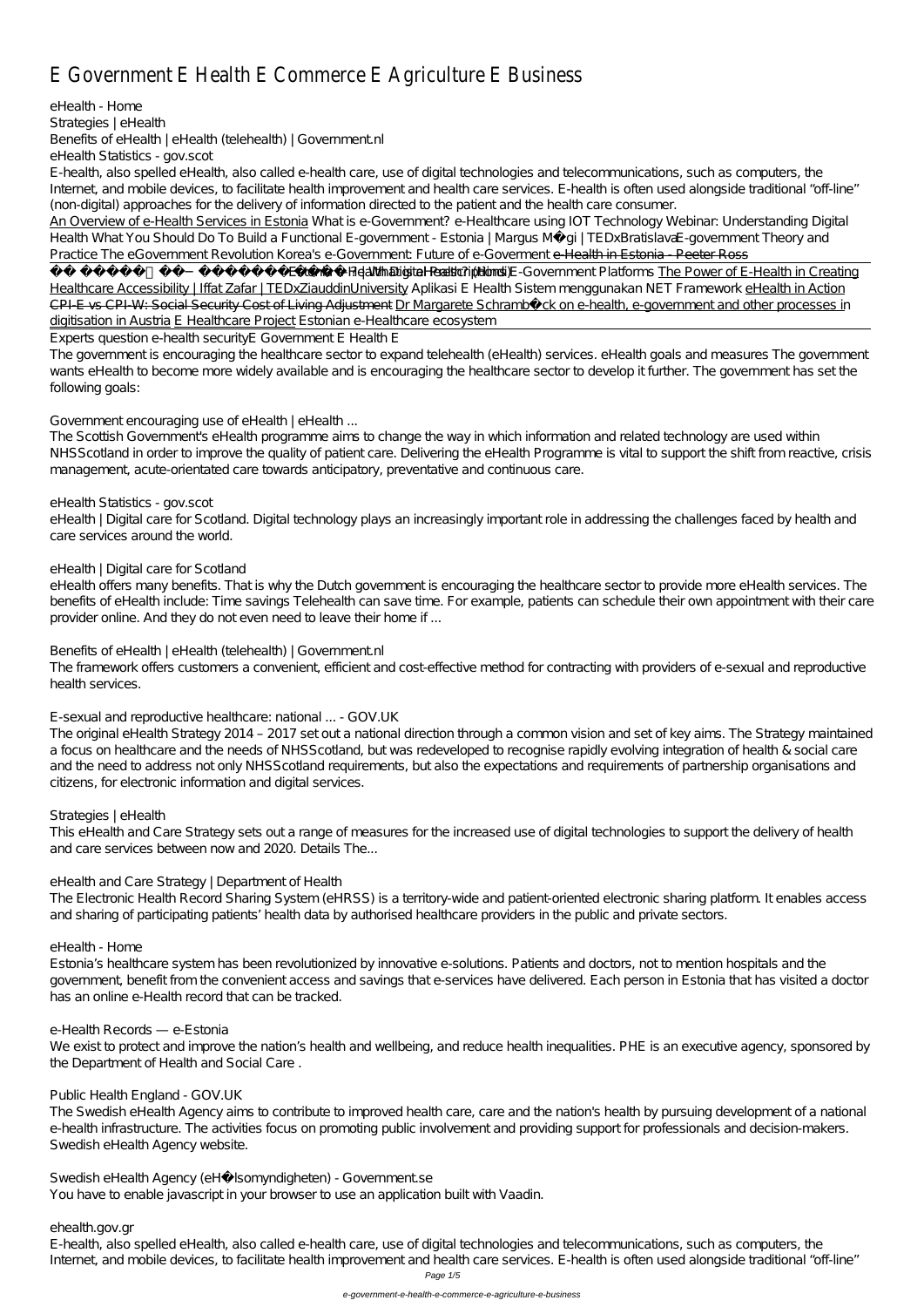(non-digital) approaches for the delivery of information directed to the patient and the health care consumer.

E-government (short for electronic government) is the use of technological communications devices, such as computers and the Internet to provide public services to citizens and other persons in a country or region. E-government offers new opportunities for more direct and convenient citizen access to government, and for government provision of services directly to citizens.

### *E-health | health care | Britannica*

What is E-Health, E-Government and E-Learning? How do you see the future of E-Health, E-Government and E-Learning? Answer: E-Health: E-Health is nothing but cost effective and secure use of view the full answer

#### *E-government - Wikipedia*

### *Solved: What Is E-Health, E-Government And E-Learning? How ...*

BuddeComm's new report, Global Digital Economy - E-Health, E-Government and E-Education Essential to the Future is a valuable resource of information on these vital services. The report explores the transformation which e-health, e-government and e-education are all undergoing as a result of developments in ICT and smart communities.

### *2013 Global Digital Economy - E-Health, E-Government and E ...*

E-Health. E-health is becoming an area where killer applications that utilise truly high-speed broadband networks emerge. In both early diagnosis and after-treatment patient monitoring significant synergies may be found using applications provided to users at home.

### *2013 Australia - E-Health, E-Education, E-Government*

The personally controlled electronic health record system The Australian Government's personally controlled electronic health (eHealth) record system was launched on 1 July 2012. People can now register for an eHealth record – a secure electronic summary of your important health information.

eHealth | Digital care for Scotland. Digital technology plays an increasingly important role in addressing the challenges faced by health and care services around the world.

### *Department of Health | National E-Health Strategy*

Guided by the eGMP and the WHO-ITU eHealth Strategy, the Department of Health, Department of Science and Technology and Philippine Health Insurance Corporation, together with the University of the Philippines Manila and Commission on Higher Education, have formally bind and committed themselves to establish and implement the National eHealth Program.

### *The framework offers customers a convenient, efficient and cost-effective method for contracting with providers of esexual and reproductive health services.*

*eHealth | Digital care for Scotland*

# *E-health | health care | Britannica*

*Estonia's healthcare system has been revolutionized by innovative e-solutions. Patients and doctors, not to mention hospitals and the government, benefit from the convenient access and savings that e-services have delivered. Each person in Estonia that has visited a doctor has an online e-Health record that can be tracked.*

*E-government (short for electronic government) is the use of technological communications devices, such as computers and the Internet to provide public services to citizens and other persons in a country or region. E-government offers new opportunities for more direct and convenient citizen access to government, and for government provision of services directly to citizens.*

*Government encouraging use of eHealth | eHealth ...*

# *Department of Health | National E-Health Strategy*

# *E-sexual and reproductive healthcare: national ... - GOV.UK*

Guided by the eGMP and the WHO-ITU eHealth Strategy, the Department of Health, Department of Science and Technology and Philippine Health Insurance Corporation, together with the University of the Philippines Manila and Commission on Higher Education, have formally bind and committed themselves to establish and implement the National eHealth Program.

The original eHealth Strategy 2014 – 2017 set out a national direction through a common vision and set of key aims. The Strategy maintained a focus on healthcare and the needs of NHSScotland, but was redeveloped to recognise rapidly evolving integration of health & social care and the need to address not only NHSScotland requirements, but also the expectations and requirements of partnership organisations and citizens, for electronic information and digital services.

We exist to protect and improve the nation's health and wellbeing, and reduce health inequalities. PHE is an executive agency, sponsored by the Department of Health and Social Care .

E-government - Wikipedia Public Health England - GOV.UK eHealth and Care Strategy | Department of Health

**The Swedish eHealth Agency aims to contribute to improved health care, care and the nation's health by pursuing development of a national e-health infrastructure. The activities focus on promoting public involvement and providing support for professionals and decision-makers. Swedish eHealth Agency website.**

**The personally controlled electronic health record system The Australian Government's personally controlled electronic health (eHealth) record system was launched on 1 July 2012. People can now register for an eHealth record – a secure electronic summary of your important health information.**

**The Scottish Government's eHealth programme aims to change the way in which information and related technology are used within NHSScotland in order to improve the quality of patient care. Delivering the eHealth Programme is vital to support the shift from reactive, crisis management, acute-orientated care towards anticipatory, preventative and**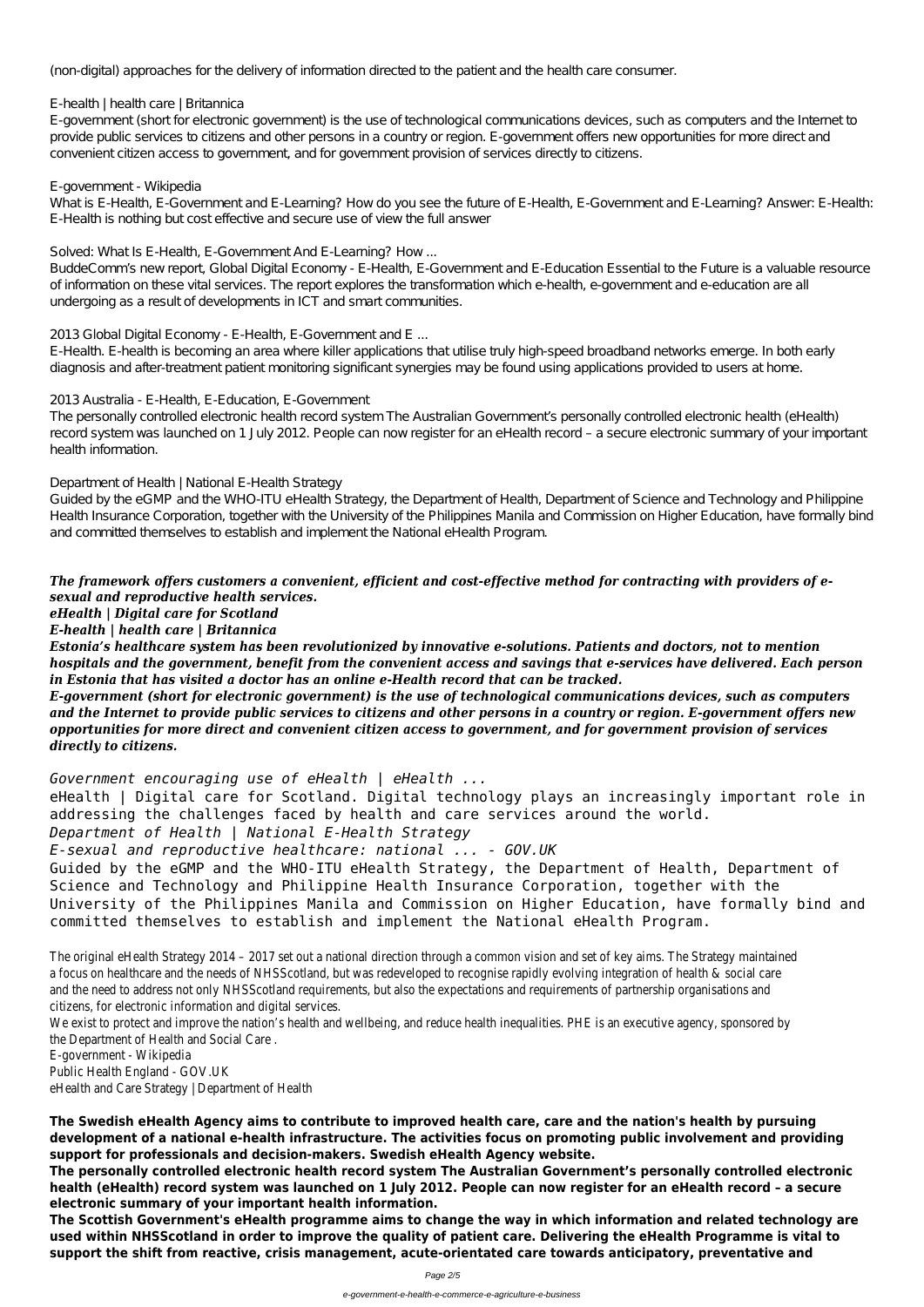#### **continuous care.** *2013 Australia - E-Health, E-Education, E-Government*

ehealth.gov.gr

BuddeComm's new report, Global Digital Economy - E-Health, E-Government and E-Education Essential to the Future is a valuable resource of information on these vital services. The report explores the transformation which e-health, e-government and e-education are all undergoing as a result of developments in ICT and smart communities. Swedish eHealth Agency (eHälsomyndigheten) - Government.se e-Health Records — e-Estonia This eHealth and Care Strategy sets out a range of measures for the increased use of digital technologies to support the delivery of health and care services between now and 2020. Details The...

Solved: What Is E-Health, E-Government And E-Learning? How ...

You have to enable javascript in your browser to use an application built with Vaadin. The Electronic Health Record Sharing System (eHRSS) is a territory-wide and patient-oriented electronic sharing platform. It enables access and sharing of participating patients' health data by authorised healthcare providers in the public and private sectors.

What is E-Health, E-Government and E-Learning? How do you see the future of E-Health, E-Government and E-Learning? Answer: E-Health: E-Health is nothing but cost effective and secure use of view the full answer

*FIFIRE 64 FORFIDE PIP 2 | What is eHealth? (Hindi) Estonia e-Health Digital Prescriptions E-Government Platforms The Power of E-Health in Creating Healthcare Accessibility | Iffat Zafar | TEDxZiauddinUniversity Aplikasi E Health Sistem menggunakan NET Framework eHealth in Action CPI-E vs CPI-W: Social Security Cost of Living Adjustment Dr Margarete Schramböck on ehealth, e-government and other processes in digitisation in Austria E Healthcare Project Estonian e-Healthcare ecosystem Experts question e-health securityE Government E Health E*

# *2013 Global Digital Economy - E-Health, E-Government and E ...*

*The government is encouraging the healthcare sector to expand telehealth (eHealth) services. eHealth goals and measures The government wants eHealth to become more widely available and is encouraging the healthcare sector to develop it further. The government has set the following goals:*

*An Overview of e-Health Services in Estonia What is e-Government? e-Healthcare using IOT Technology Webinar: Understanding Digital Health What You Should Do To Build a Functional E-government - Estonia | Margus Mägi | TEDxBratislava E-government Theory and Practice The eGovernment Revolution Korea's e-Government: Future of e-Goverment e-Health in Estonia - Peeter Ross*

*The government is encouraging the healthcare sector to expand telehealth (eHealth) services. eHealth goals and measures The government wants eHealth to become more widely available and is encouraging the healthcare sector to develop it further. The government has set the following goals:*

# *Government encouraging use of eHealth | eHealth ...*

*The Scottish Government's eHealth programme aims to change the way in which information and related technology are used within NHSScotland in order to improve the quality of patient care. Delivering the eHealth Programme is vital to support the shift from reactive, crisis management, acute-orientated care towards anticipatory, preventative and continuous care.*

# *eHealth Statistics - gov.scot*

*eHealth | Digital care for Scotland. Digital technology plays an increasingly important role in addressing the challenges faced by health and care services around the world.*

*eHealth | Digital care for Scotland*

*eHealth offers many benefits. That is why the Dutch government is encouraging the healthcare sector to provide more eHealth services. The benefits of eHealth include: Time savings Telehealth can save time. For example, patients can schedule their own appointment with their care provider online. And they do not even need to leave their home if ...*

*Benefits of eHealth | eHealth (telehealth) | Government.nl*

*The framework offers customers a convenient, efficient and cost-effective method for contracting with providers of e-sexual and reproductive health services.*

*E-sexual and reproductive healthcare: national ... - GOV.UK*

*The original eHealth Strategy 2014 – 2017 set out a national direction through a common vision and set of key aims. The Strategy maintained a focus on healthcare and the needs of NHSScotland, but was redeveloped to recognise rapidly evolving integration of health & social care and the need to address not only NHSScotland requirements, but also the expectations and requirements of partnership organisations and citizens, for electronic information and digital services.*

*Strategies | eHealth*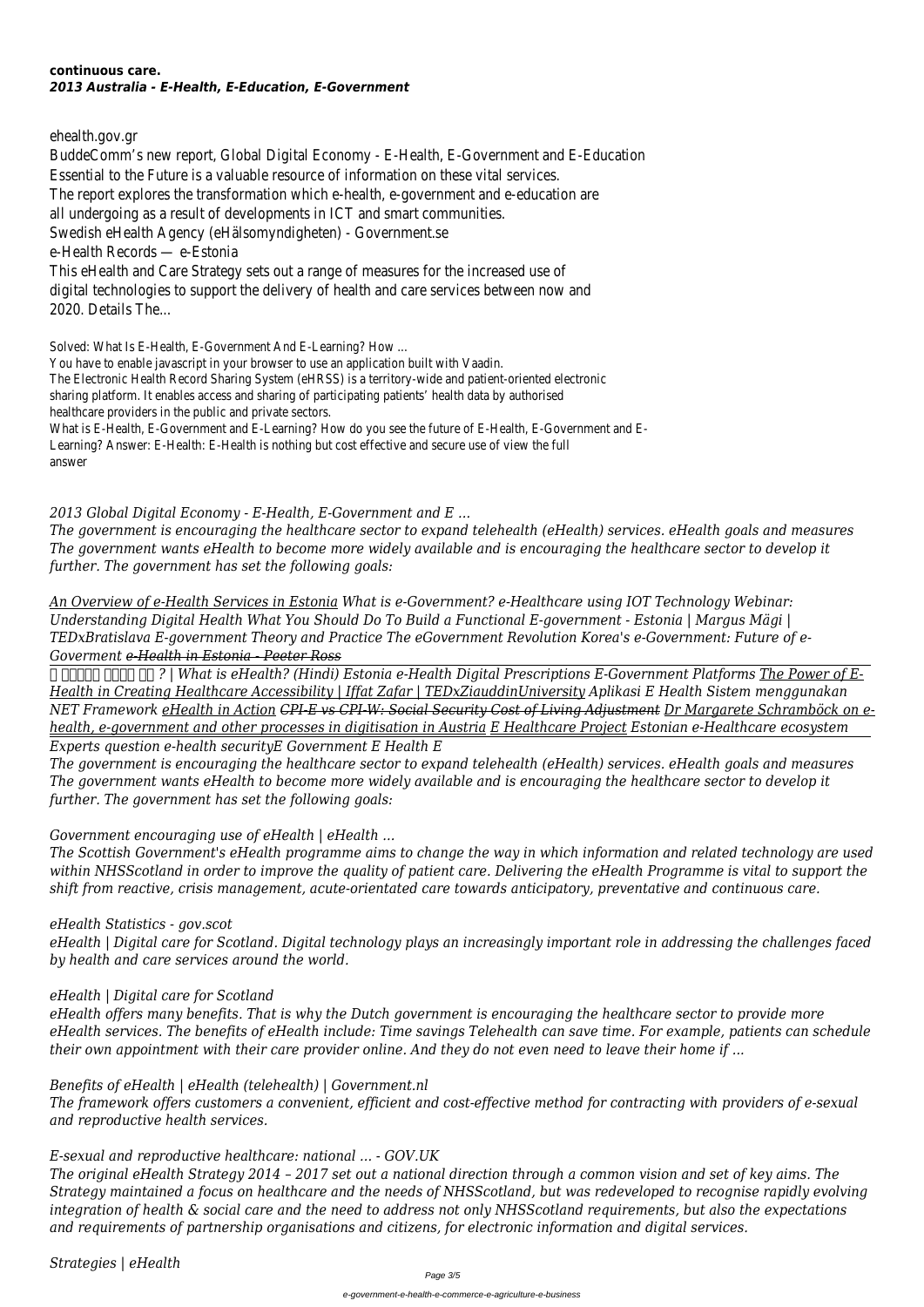*This eHealth and Care Strategy sets out a range of measures for the increased use of digital technologies to support the delivery of health and care services between now and 2020. Details The...*

### *eHealth and Care Strategy | Department of Health*

*The Electronic Health Record Sharing System (eHRSS) is a territory-wide and patient-oriented electronic sharing platform. It enables access and sharing of participating patients' health data by authorised healthcare providers in the public and private sectors.*

### *eHealth - Home*

*Estonia's healthcare system has been revolutionized by innovative e-solutions. Patients and doctors, not to mention hospitals and the government, benefit from the convenient access and savings that e-services have delivered. Each person in Estonia that has visited a doctor has an online e-Health record that can be tracked.*

# *e-Health Records — e-Estonia*

*We exist to protect and improve the nation's health and wellbeing, and reduce health inequalities. PHE is an executive agency, sponsored by the Department of Health and Social Care .*

# *Public Health England - GOV.UK*

*The Swedish eHealth Agency aims to contribute to improved health care, care and the nation's health by pursuing development of a national e-health infrastructure. The activities focus on promoting public involvement and providing support for professionals and decision-makers. Swedish eHealth Agency website.*

# *Swedish eHealth Agency (eHälsomyndigheten) - Government.se*

*You have to enable javascript in your browser to use an application built with Vaadin.*

# *ehealth.gov.gr*

*E-health, also spelled eHealth, also called e-health care, use of digital technologies and telecommunications, such as computers, the Internet, and mobile devices, to facilitate health improvement and health care services. E-health is often used alongside traditional "off-line" (non-digital) approaches for the delivery of information directed to the patient and the health care consumer.*

# *E-health | health care | Britannica*

*E-government (short for electronic government) is the use of technological communications devices, such as computers and the Internet to provide public services to citizens and other persons in a country or region. E-government offers new opportunities for more direct and convenient citizen access to government, and for government provision of services directly to citizens.*

# *E-government - Wikipedia*

*What is E-Health, E-Government and E-Learning? How do you see the future of E-Health, E-Government and E-Learning? Answer: E-Health: E-Health is nothing but cost effective and secure use of view the full answer*

# *Solved: What Is E-Health, E-Government And E-Learning? How ...*

*BuddeComm's new report, Global Digital Economy - E-Health, E-Government and E-Education Essential to the Future is a valuable resource of information on these vital services. The report explores the transformation which e-health, e-government and e-education are all undergoing as a result of developments in ICT and smart communities.*

# *2013 Global Digital Economy - E-Health, E-Government and E ...*

*E-Health. E-health is becoming an area where killer applications that utilise truly high-speed broadband networks emerge. In both early diagnosis and after-treatment patient monitoring significant synergies may be found using applications provided to users at home.*

#### *2013 Australia - E-Health, E-Education, E-Government*

*The personally controlled electronic health record system The Australian Government's personally controlled electronic health (eHealth) record system was launched on 1 July 2012. People can now register for an eHealth record – a secure electronic summary of your important health information.*

### *Department of Health | National E-Health Strategy*

*Guided by the eGMP and the WHO-ITU eHealth Strategy, the Department of Health, Department of Science and Technology and Philippine Health Insurance Corporation, together with the University of the Philippines Manila and Commission on Higher Education, have formally bind and committed themselves to establish and implement the National eHealth Program.*

*E-Health. E-health is becoming an area where killer applications that utilise truly high-speed broadband networks emerge. In both early diagnosis and after-treatment patient monitoring significant synergies may be found using applications provided to users at home.*

*eHealth offers many benefits. That is why the Dutch government is encouraging the healthcare sector to provide more eHealth services. The benefits of eHealth include: Time savings Telehealth can save time. For example, patients can schedule their own appointment with their care provider online. And they do not even need to leave their home if ...* Page 4/5